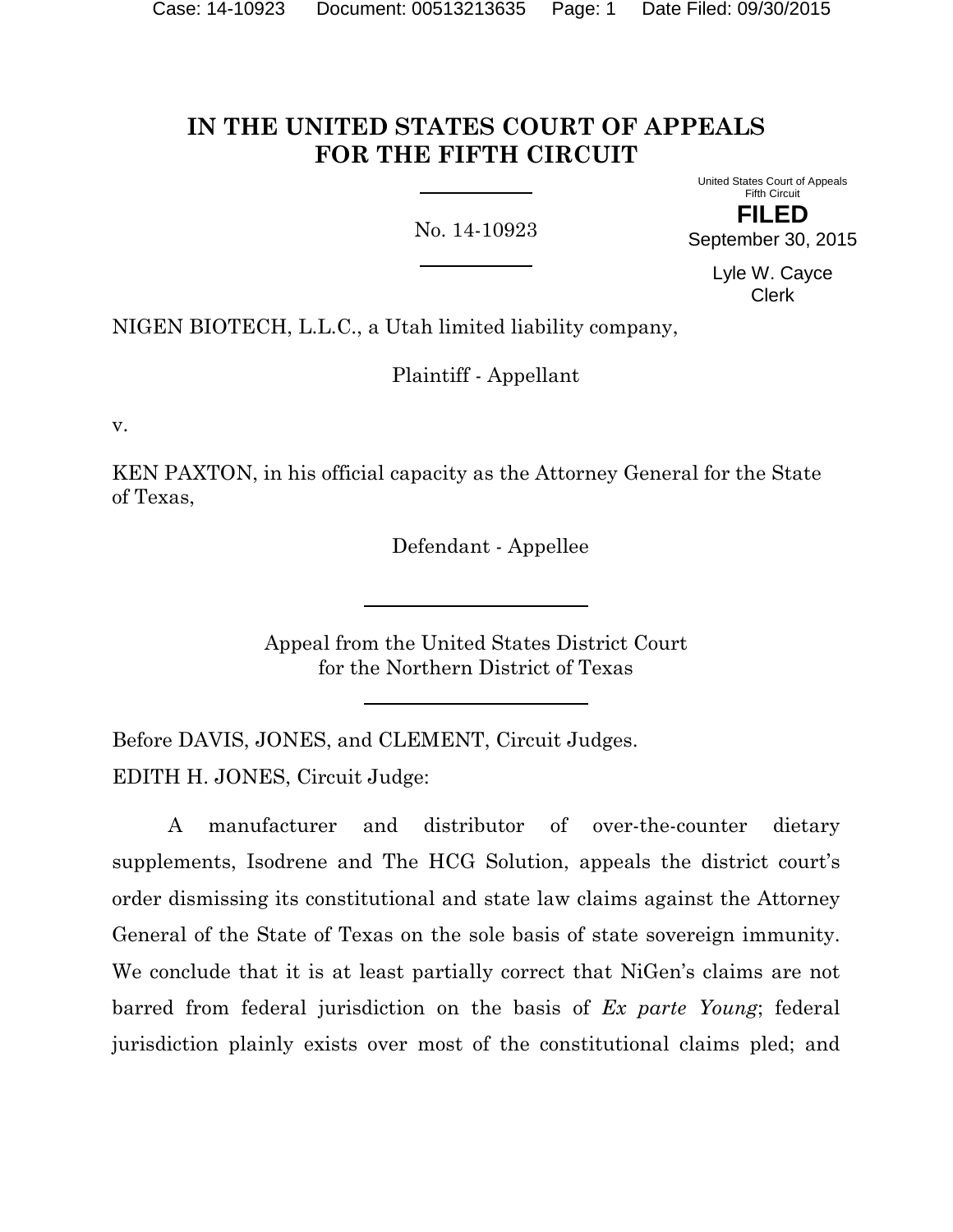NiGen has standing to sue. Accordingly, we affirm in part, and vacate and remand in part for further proceedings.

## **BACKGROUND**

NiGen makes and sells dietary supplements, two of which contain the "individual amino acid building blocks" of prescription-drug ingredient hCG.[1](#page-1-0) The company labels the packages of these products with the term "hCG," which the Attorney General of the State of Texas (the "AG" or the State) determined was "false, misleading, or deceptive" in violation of the Texas Deceptive Trade Practices Act ("DTPA") because, among other reasons, "the claim is trying to mimic claims that FDA considers off-label for the prescription drug." In October 2011, the AG sent letters to this effect to NiGen and its retailers, including CVS, Walgreens, and Wal-Mart, intimating that formal enforcement was on the horizon for both NiGen and the retailers. The retailers pulled the products from their shelves in Texas and other states, allegedly costing NiGen millions of dollars in lost revenue.

NiGen filed suit in December 2011 under 42 U.S.C. § 1983, alleging violations of its rights under the First Amendment, Fourteenth Amendment Due Process and Equal Protection Clauses, the Commerce Clause, and the Supremacy Clause. The company also alleged a state law claim of tortious interference with existing business relations. NiGen sought 1) a declaration that its labeling did not violate federal law and that it was entitled to use "HCG" on its labels; 2) preliminary and permanent injunctive relief; 3) money damages; and 4) costs and attorneys' fees.

 $\overline{a}$ 

<span id="page-1-0"></span> $1 \text{ hCG}$  is an acronym for human chorionic gonadotropin hormone, a protein found in pregnant women that is an ingredient in prescription drugs sold under the brand names Novarel, Ovidrel, and Pregnyl.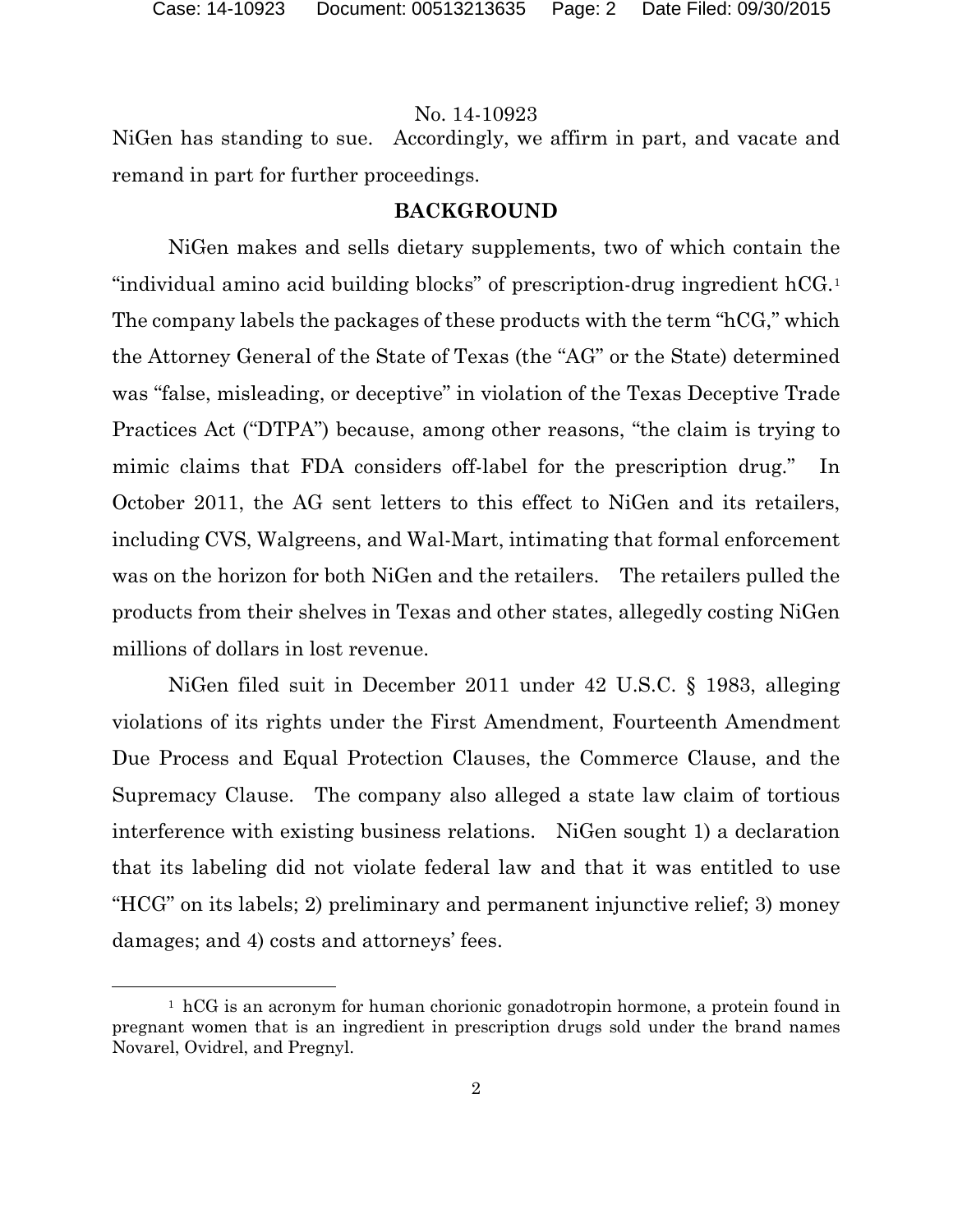The AG moved for dismissal, alleging both jurisdictional and pleading defects. As for the jurisdictional claims, the AG argued that the plaintiff lacked Article III standing because the only injury to NiGen was the result of third-party action; that the "federal statutory claim" was non-justiciable because NiGen asked for a declaration that its labeling did not violate FDA law, though the AG was never attempting to enforce federal law; and that state sovereign immunity barred the money damages and state law claims. The AG alternatively averred that NiGen's claims fail to state a claim as required by Federal Rule of Civil Procedure 12(b)(6). Substantial briefing and pretrial motions preceded the submission of these motions to the court in July 2012.

For reasons not apparent in the record, the district court did not rule for almost two years. Then, despite the plethora of jurisdictional issues before it, the court dismissed the entire case as barred by state sovereign immunity. NiGen seasonably appealed.

## **STANDARD OF REVIEW**

We review the trial court's jurisdictional determinations *de novo*. *Fontenot v. McCraw*, 777 F.3d 741, 746 (5th Cir. 2015). "The question of whether state defendants are entitled to sovereign immunity is likewise reviewed *de novo*." *Moore v. La. Bd. of Elementary & Secondary Educ.*, 743 F.3d 959, 962 (5th Cir. 2014); *see also Hale v. King*, 642 F.3d 492, 497 (5th Cir. 2011) (per curiam). We review the court's rulings on Rule  $12(b)(6)$ motions *de novo* and must determine whether the pleaded facts state plausible claims that are cognizable in law. *Bell Atl. Corp. v. Twombly*, 550 U.S. 544, 570, 127 S. Ct. 1955, 1974 (2007). Federal courts may analyze arguments that question our jurisdiction in any order. In this unusual situation, all of

3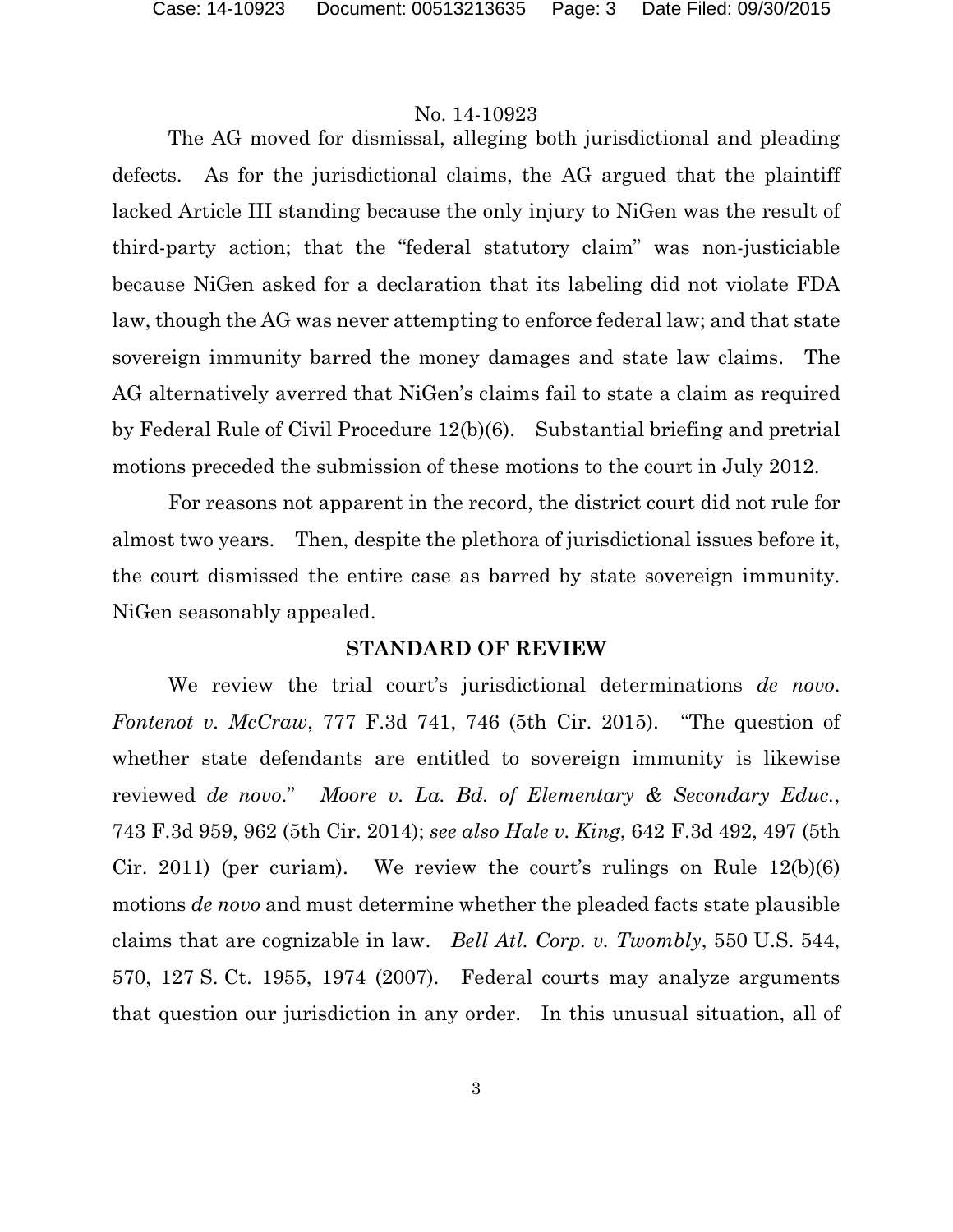the jurisdictional arguments must be addressed for NiGen's suit to proceed in federal court.

## **DISCUSSION**

The district court concluded that state sovereign immunity barred NiGen's entire suit and therefore pretermitted analysis of the AG's other arguments. The district court cited *Aguilar v. Texas Department of Criminal Justice* for the broad proposition that "a suit against state officials that is in fact a suit against a State is barred regardless of whether it seeks damages or injunctive relief." 160 F.3d 1052, 1053 (5th Cir. 1998) (quoting *Pennhurst State Sch. & Hosp. v. Halderman*, 465 U.S. 89, 102, 104 S. Ct. 900, 909 (1984)). This is deficient not least because shortly thereafter the opinion acknowledges the availability of *Ex parte Young* suits to enforce federal law.[2](#page-3-0) Rather than fully defend the district court's reasoning, the AG resurrects its original arguments against federal jurisdiction and raises new ones.

#### **A. State Sovereign Immunity**

 $\overline{a}$ 

The several states of our union retained those aspects of sovereignty that the people did not explicitly assign to the federal government. [3](#page-3-1) Since the judicial article does not "create new and unheard of remedies," *Hans v. Louisiana*, 134 U.S. 1, 12, 10 S. Ct. 504, 506 (1890), the sovereign states cannot be sued without their consent. *See Papasan v. Allain*, 478 U.S. 265, 276, 106 S. Ct. 2932, 2939 (1986). As a result, "Federal courts are without

<span id="page-3-0"></span><sup>2</sup> Moreover, *Aguilar* itself was filed not against an individual state officer acting in his official capacity, but against the Texas Department of Criminal Justice, a state agency that shares the sovereign immunity of the State of Texas.

<span id="page-3-1"></span><sup>3</sup> *Alden v. Maine*, 527 U.S. 706, 713, 119 S. Ct. 2240, 2246-47 (1999); *see also In re New York*, 256 U.S. 490, 497, 41 S. Ct. 588, 589 (1921) (discussing state sovereign immunity as "the fundamental rule of which the amendment is but an exemplification").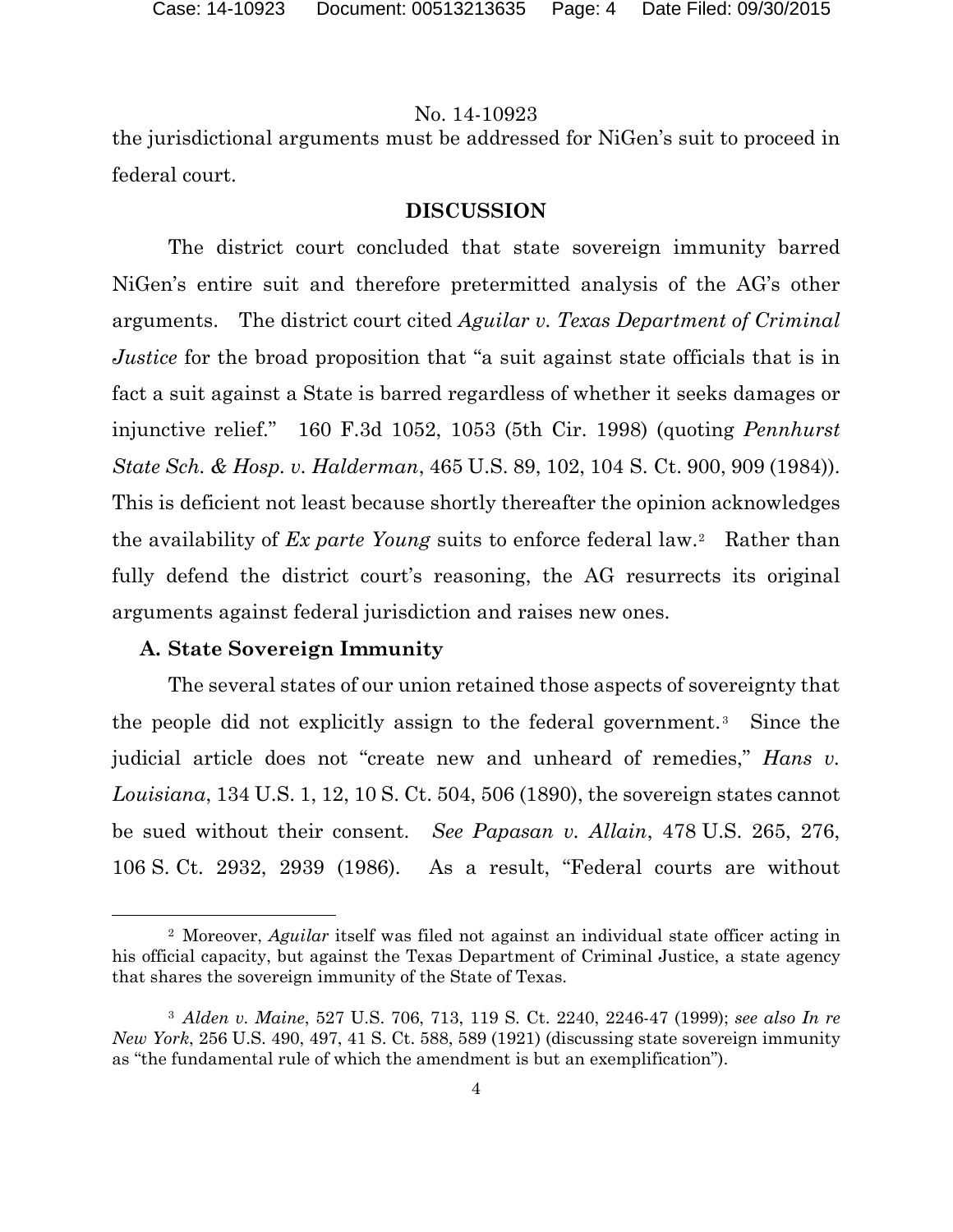$\overline{a}$ 

# No. 14-10923

jurisdiction over suits against a state, a state agency, or a state official in his official capacity unless that state has waived its sovereign immunity or Congress has clearly abrogated it." *Moore*, 743 F.3d at 963. Texas has not consented by statute, and § 1983 does not abrogate state sovereign immunity. *Quern v. Jordan*, 440 U.S. 332, 340, 99 S. Ct. 1139, 1145 (1979).

"A suit is not 'against' a state, however, when it seeks prospective, injunctive relief from a state actor . . . based on an alleged ongoing violation of the federal constitution." *K.P. v. LeBlanc*, 729 F.3d 427, 439 (5th Cir. 2013). Under the doctrine articulated in *Ex parte Young*,[4](#page-4-0) 209 U.S. 123, 28 S. Ct. 441 (1908), a state official attempting to enforce an unconstitutional law "is stripped of his official clothing and becomes a private person subject to suit." *K.P. v. LeBlanc*, 627 F.3d 115, 124 (5th Cir. 2010). "Suits by private citizens against state officers in their official capacit[ies] are not, therefore, categorically barred." *Fontenot*, 777 F.3d at 752. NiGen sued the Attorney General in his official capacity, satisfying the first requirement of *Ex parte Young*.

Certain of NiGen's claims fail, however, to the extent they request retrospective money damages. A claim for money damages "seek[s] to impose a liability which must be paid from public funds in the state treasury." *Edelman v. Jordan*, 415 U.S. 651, 663, 94 S. Ct. 1347, 1356 (1974). As the AG correctly points out, the Eleventh Amendment bars federal court jurisdiction over such claims.

<span id="page-4-0"></span><sup>4</sup> Although the doctrine is universally associated with *Ex parte Young*, the central conceit can be traced further back. *See, e.g.*, *United States v. Lee*, 106 U.S. 196, 197, 1 S. Ct. 240, 241 (1882).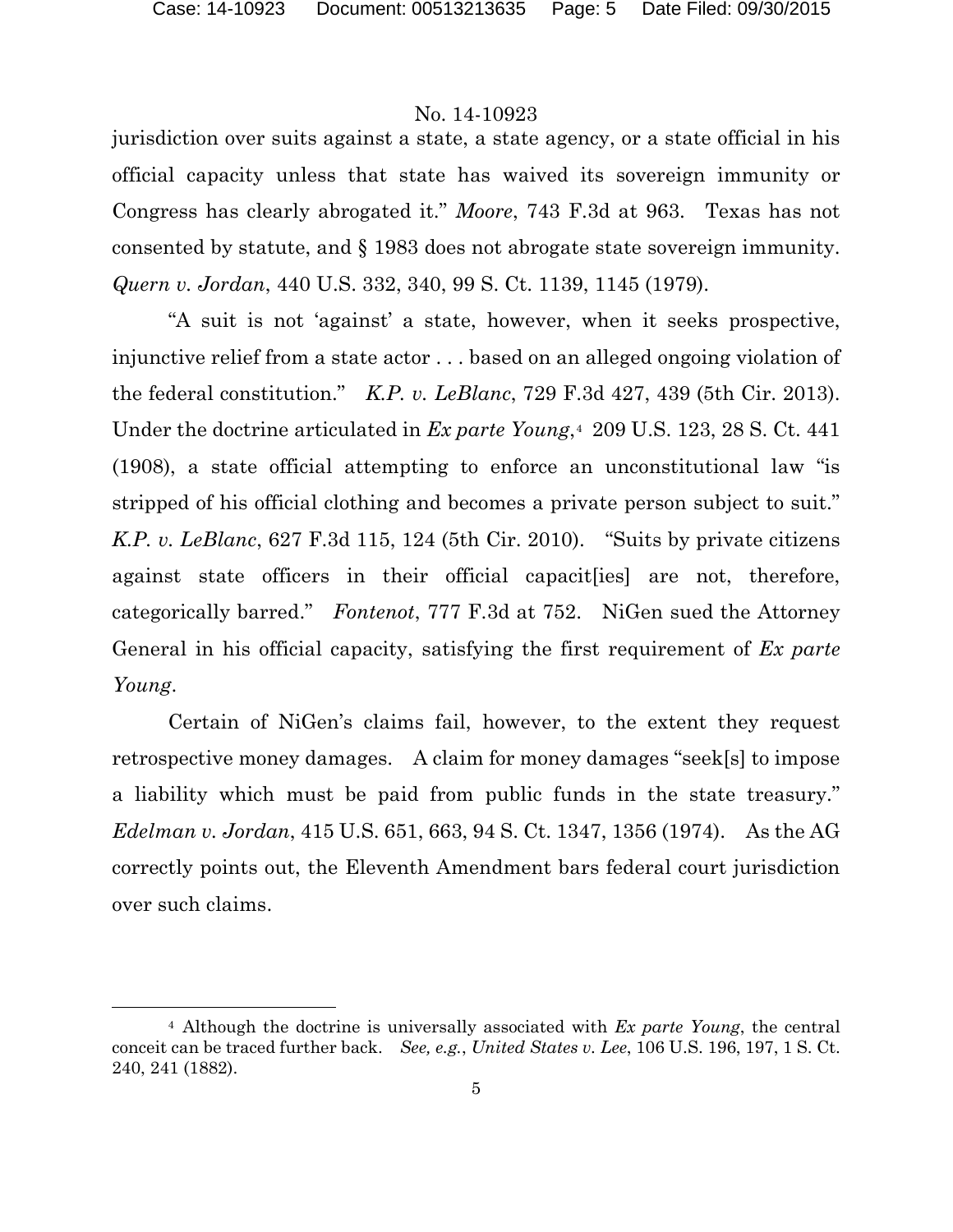Further, NiGen's state law claim for tortious interference with contract fails to establish federal jurisdiction because the *Ex parte Young* doctrine only reaches alleged violations of *federal* law. *McKinley v. Abbott*, 643 F.3d 403, 406 (5th Cir. 2011); *see also Pennhurst State Sch. & Hosp.*, 465 U.S. at 106, 104 S. Ct. at 911.

A final prerequisite of *Ex parte Young* is that "the relief sought must be declaratory or injunctive in nature and prospective in effect." *Saltz v. Tenn. Dep't of Emp't Sec.*, 976 F.2d 966, 968 (5th Cir. 1992). Notably, in the trial court, the AG did not move to dismiss NiGen's federal claims for declaratory and injunctive relief on the grounds that they failed to request prospective relief. Now, on appeal, the AG argues for the first time that even the injunctive and declaratory claims are ineligible for *Ex parte Young* because the plaintiff does not allege an "ongoing violation of federal law." It is true that a complaint must allege that the defendant *is violating* federal law, not simply that the defendant has done so.[5](#page-5-0) *See Green v. Mansour*, 474 U.S. 64, 71-73, 106 S. Ct. 423, 427-29 (1985). The State argues that whatever "smattering of present tense language" is in the complaint does not suffice to allege an ongoing violation of federal law. Assuming *arguendo* that the AG has not waived this argument by failing to raise it in the district court, $\epsilon$  we are unpersuaded, for the Supreme Court has explained that courts generally conduct a "straightforward inquiry into whether [the] complaint alleges an ongoing

 $\overline{a}$ 

<span id="page-5-0"></span><sup>&</sup>lt;sup>5</sup> This requirement is similar but not identical to the Article III minimum for standing to request an injunction, which requires ongoing harm or a threat of imminent harm. *See City of Los Angeles v. Lyons*, 461 U.S. 95, 105, 103 S. Ct. 1660, 1667 (1983).

<span id="page-5-1"></span><sup>6</sup> *See Union Pac. R.R. Co. v. La. Pub. Serv. Comm'n.*, 662 F.3d 336, 342 (5th Cir. 2011) (state did not waive Eleventh Amendment immunity defense by not raising it in the district court, where it defended the suit on the merits).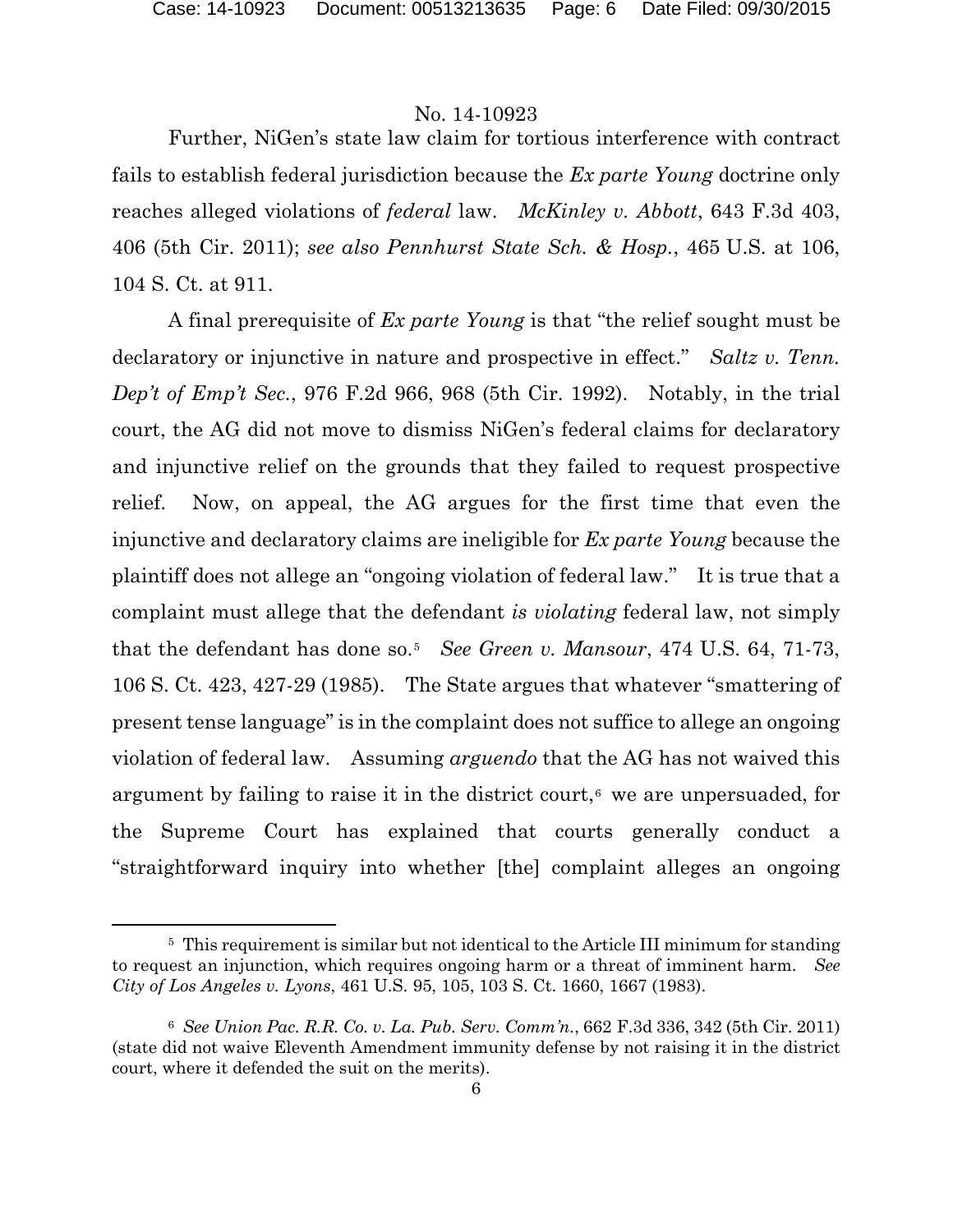violation of federal law." *Verizon Md., Inc. v. Pub. Serv. Comm'n.*, 535 U.S. 635, 645, 122 S. Ct. 1753, 1761 (2002) (alteration in original). NiGen points to the complaint's straightforward allegations, of which there are many, that the AG's continued refusal (now after nearly four years) to justify its threatening letters still inflicts, *inter alia*, an unconstitutional restraint on its commercial speech, punishment without due process, and other constitutional violations. These allegations are sufficient to demonstrate the ongoing nature of the alleged unconstitutional conduct, which a federal court could remedy through prospective relief.

#### **B. Federal Question Jurisdiction**

The parties also join issue over this court's subject matter jurisdiction, yet all of NiGen's claims except for tortious interference are brought under § 1983, a federal statute, and allegedly arise under the U.S. Constitution. "A suit arises under the law that creates the cause of action." *Am. Well Works Co. v. Layne & Bowler Co.*, 241 U.S. 257, 260, 36 S. Ct. 585, 586 (1916).

The AG argues that all of the federal claims here are really defenses to its threatened DTPA enforcement action. According to the well-pleaded complaint rule, federal jurisdiction is absent when the federal issue appears in the guise of an anticipated defense. *E.g.*, *New Orleans & Gulf Coast Ry. Co. v. Barrios*, 533 F.3d 321, 328 (5th Cir. 2008). And in an action for declaratory judgment, the inquiry is inverted: Since a declaratory judgment action is inherently anticipatory, the federal issue must form part of the hypothetical well-pleaded complaint that the declaratory judgment defendant would have filed but for the anticipatory action. *See Skelly Oil Co. v. Phillips Petroleum Co.*, 339 U.S. 667, 671, 70 S. Ct. 876, 879 (1950).

7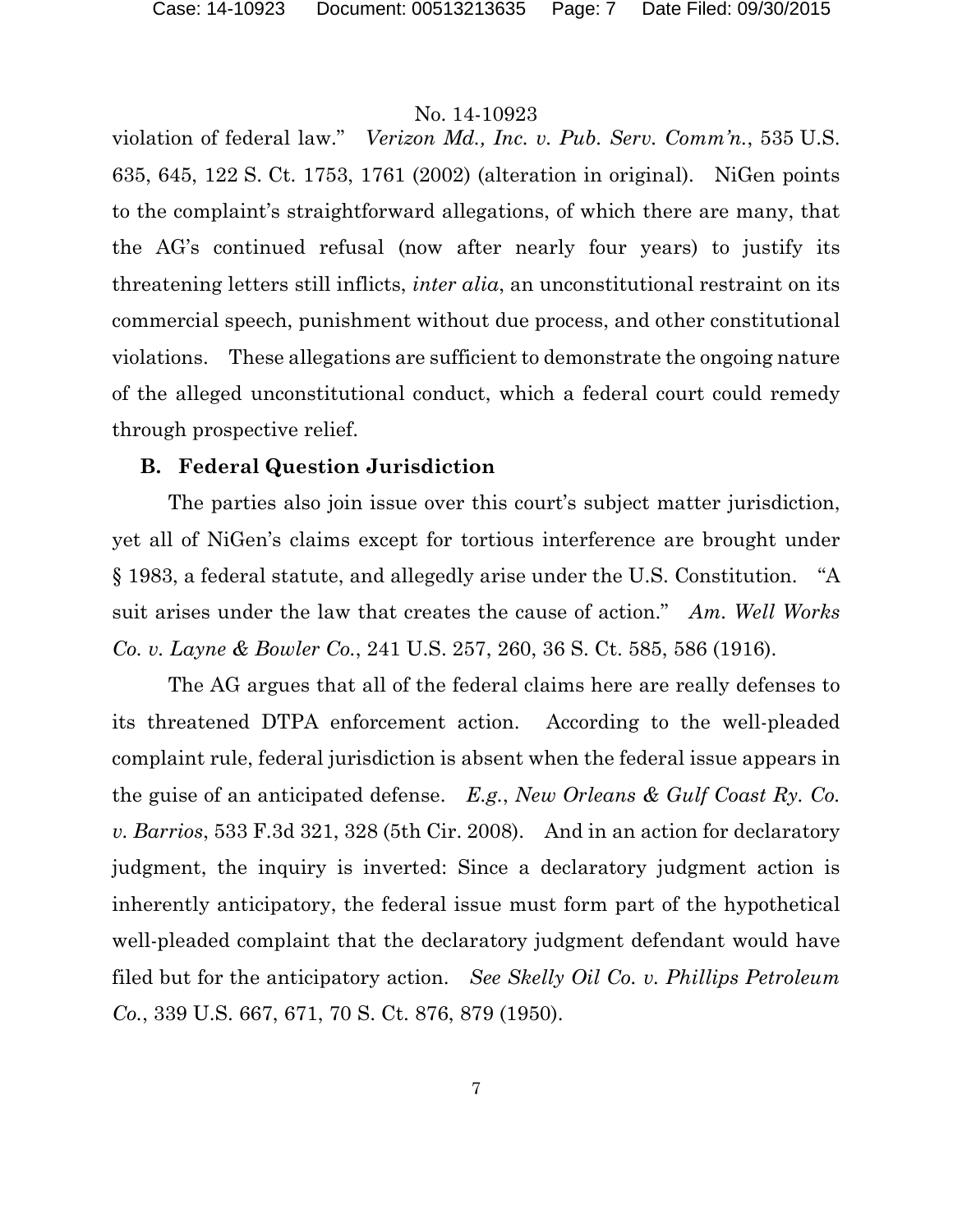$\overline{a}$ 

## No. 14-10923

To the extent that NiGen seeks as its first cause of action a declaration that "its use of the letters 'HCG' on its packaging and labeling has not violated any federal law, and that Plaintiff is entitled to use the letters 'HCG' on its packaging and labeling for Isodrene and The HCG Solution," the company's allegations plainly assert a defense to a not-yet-commenced state enforcement action. Although the question whether NiGen's product and labelling comport with federal FDA law may become a defense in such an enforcement action, this is hardly a sure thing; the State's letters principally alleged potential violations of state deceptive trade practices law. This court's recent decision in *Singh v. Duane Morris LLP*, 538 F.3d 334, 338 (5th Cir. 2008) set out a four-part test, determining that a federal court may exercise jurisdiction over a state law cause of action when: "(1) resolving a federal issue is necessary to the resolution of the state-law claim; (2) the federal issue is actually disputed; (3) the federal issue is substantial; and (4) federal jurisdiction will not disturb the balance of federal and state judicial responsibilities." The party asserting jurisdiction has the burden to prove all of these elements. NiGen's stand-alone pleading for declaratory relief plainly does not satisfy the first three tenets on the present state of the record.

The AG more generally contends that all of NiGen's claims are essentially anticipatory defenses to the threatened enforcement action, hence all are barred. We disagree with this proposition. A number of cases have held that where a plaintiff in NiGen's position seeks both declaratory and injunctive relief, the *Wycoff* rule [7](#page-7-0) does not prevent that plaintiff from

<span id="page-7-0"></span><sup>7</sup> *Public Service Comm'n. of Utah v. Wycoff Co.*, 344 U.S. 237, 248, 73 S. Ct. 236, 242- 43 (1952)(looking to whether federal jurisdiction exists over threatened action, not the defense, in a claim for declaratory relief).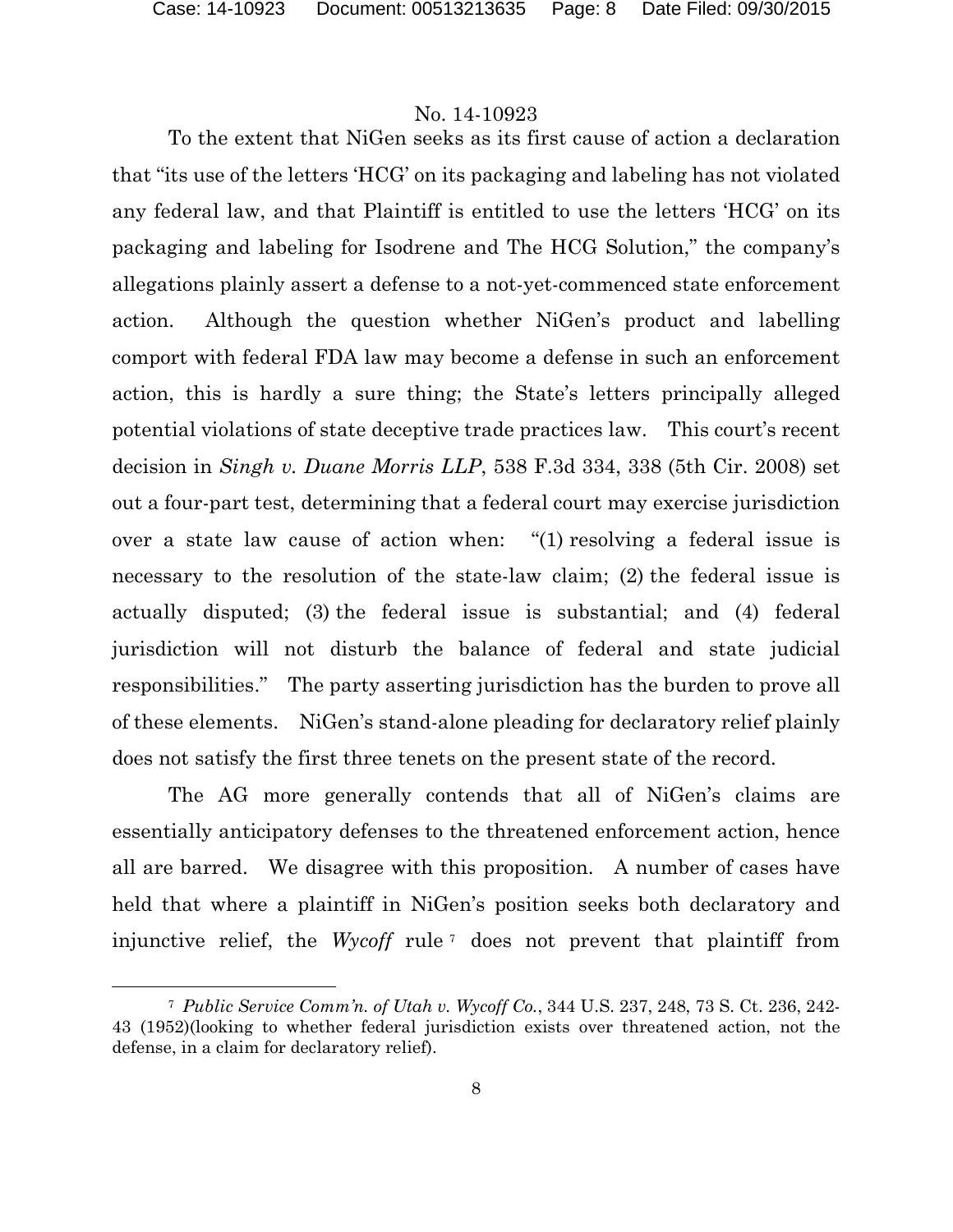establishing federal jurisdiction. In *A&R Pipeline Corp. v. Commissioner, State of Oklahoma*, 860 F.2d 1571 (10th Cir. 1988) the court, when faced with an analogous case, sustained federal jurisdiction:

We express no opinion concerning the dicta in *Wycoff* and its progeny because this suit is not based solely on a claim for declaratory judgment but also includes a claim for injunction.

. . .

The district court's jurisdiction to resolve the pipeline's claim for injunction extends to enable the court also to resolve the issues raised by the declaratory judgment action.

We reached a similar conclusion in *Braniff International, Inc. v. Florida Public Service Commission*, 576 F.2d 1100 (5th Cir. 1978). In that case we stated:

We hold that where a party seeks injunctive and declaratory relief based upon the unconstitutionality of a state statute where there are no other concrete impediments to a proper exercise of federal question jurisdiction, the mere fact that the constitutional claims might be raised before a state administrative body charged with enforcement of the statute does not alone deprive the court of jurisdiction.

Regardless of the ultimate merit of NiGen's claims, with the sole exception of the stand-alone declaratory judgment cause of action, there is federal question jurisdiction over the constitutional claims NiGen asserts under § 1983.

## **C. Standing**

The State also challenges NiGen's standing to bring this suit. It is true that "a plaintiff must demonstrate standing separately for each form of relief sought." *Friends of the Earth, Inc. v. Laidlaw Envtl. Servs. (TOC), Inc.*, 528 U.S. 167, 185, 120 S. Ct. 693, 706 (2000). To have standing to sue, the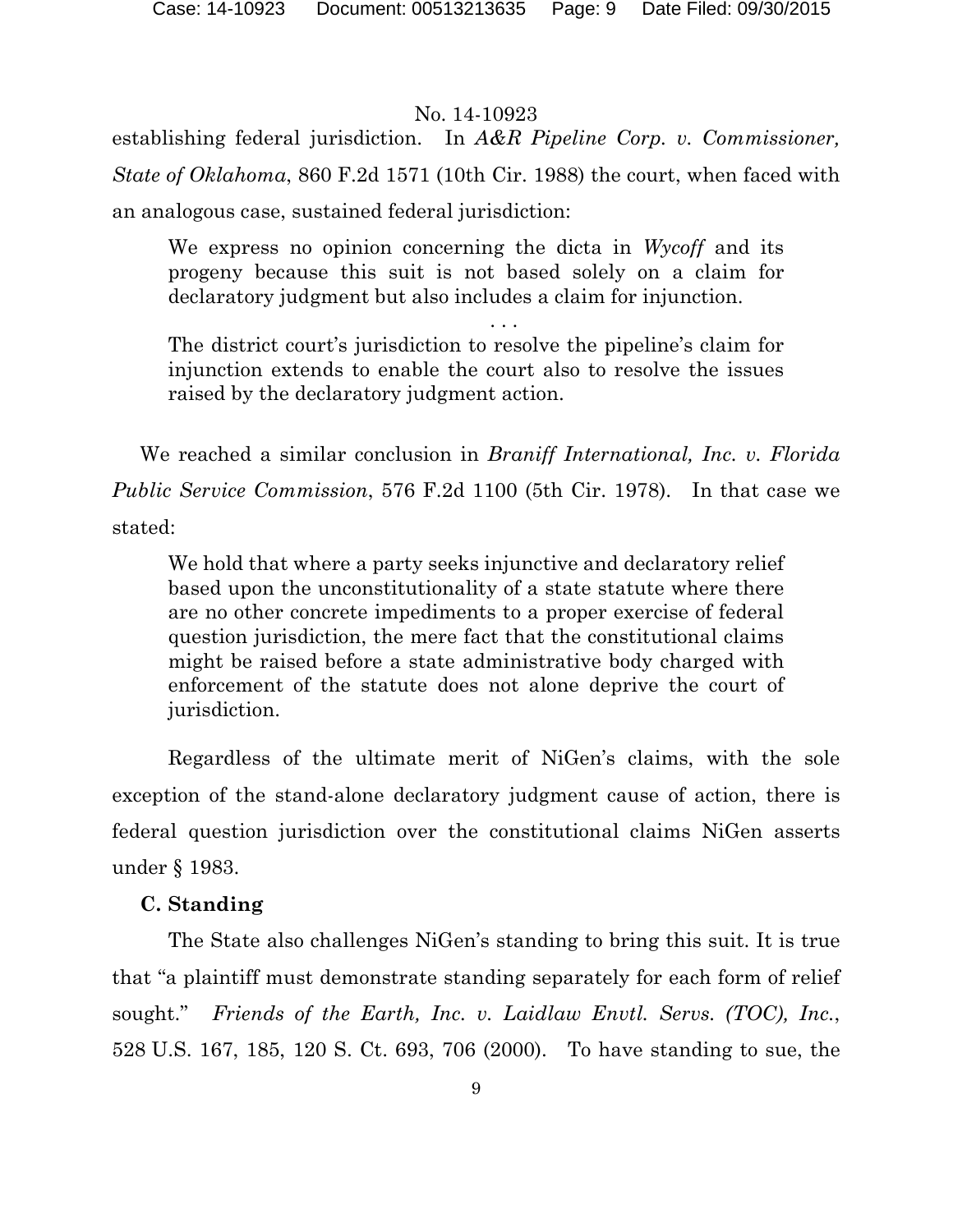plaintiff must demonstrate injury in fact that is fairly traceable to the defendant's conduct and that would be redressed by a favorable judicial decision. *Lujan v. Defenders of Wildlife*, 504 U.S. 555, 560, 112 S. Ct. 2130, 2136 (1992). However, the complaint need only "allege facts from which it reasonably could be inferred," *Warth v. Seldin*, 422 U.S. 490, 504, 95 S. Ct. 2197, 2208 (1975), that it is "likely, as opposed to merely speculative, that the injury will be redressed by a favorable decision," *Lujan*, 504 U.S. at 61, 112 S. Ct. at 2137 (internal quotation marks omitted).

The injury-in-fact and traceability requirements are not disputed here. The AG has again taken a different tack on appeal and for the first time challenges redressability. We must address this contention as it goes to federal jurisdiction and cannot be waived, but the fact that it is late-raised reduces the credibility of the AG's argument and disserves the efficiency of the judicial process.

In challenging redressability, the AG cites *Lujan*, which observed that standing to challenge government action "depends considerably upon whether the plaintiff is himself an object of the action (or forgone action) at issue." 504 U.S. at 561, 112 S. Ct. at 2137 (denying standing, in part because the only entities whose actions could redress the plaintiff's alleged injury were nonparties that would not be bound by the judgment). Further, in *Simon v. Eastern Kentucky Welfare Rights Organization*, the plaintiffs complained that an IRS revenue ruling allowed favorable tax treatment for hospitals that treated indigents only in their emergency rooms (instead of also admitting them to inpatient care). 426 U.S. 26, 33, 96 S. Ct. 1917, 1922 (1976). The Supreme Court held that even an order forcing the IRS to change its policy would not necessarily result in the hospitals admitting indigent patients. *Id.*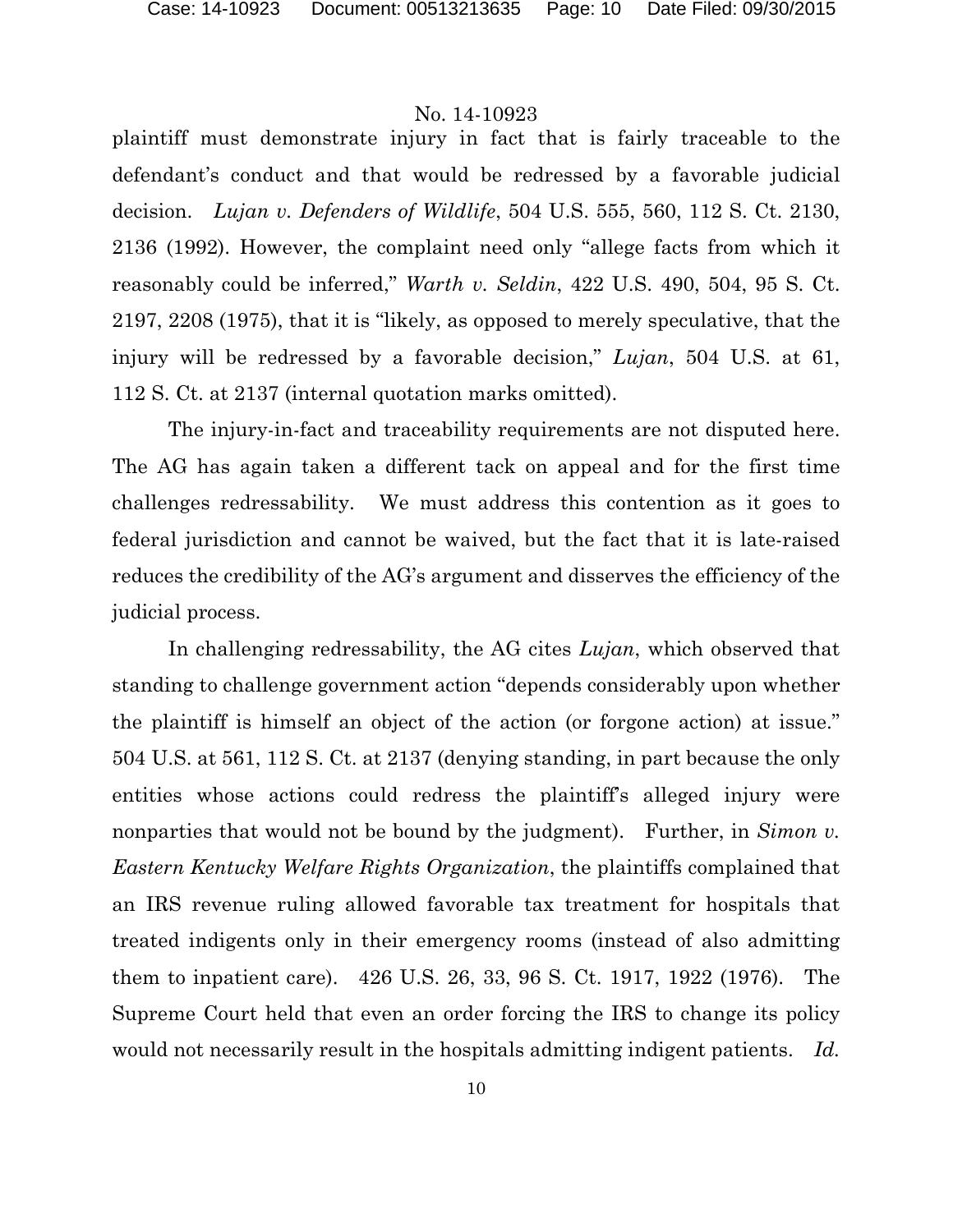at 43, 96 S. Ct. at 1926. The Court held that "unadorned speculation will not suffice to invoke the federal judicial power." *Id.* at 44, 96 S. Ct. at 1927; *see also Allen v. Wright*, 468 U.S. 737, 758, 104 S. Ct. 3315, 3328 (1984) (IRS's failure to enforce tax disadvantage against discriminatory private schools would not necessarily redress harm to students in segregated public schools).

These cases, however, turned on remedying conduct that was not initially directed at the plaintiffs themselves. Here, the AG sent threatening letters not only to NiGen's retailers in Texas but also to the company itself. As NiGen cogently explains, "these letters harmed NiGen directly because they amounted to a preliminary injunction against the lawful sale of NiGen's products. NiGen's retailers removed the products from their shelves only as a direct result of receiving the threatening letters from the Attorney General." NiGen Reply Br. at 17. Further, because "NiGen itself continues to be effectively enjoined from selling its products," a favorable court decision "would allow NiGen to again sell its products freely in Texas, whether directly, through its prior retailers, through other retailers, etc. It would allow NiGen to repair its damaged relationship with its retailers that has resulted from the Attorney General's conduct. This is not speculative and is not dependent on the actions of third parties." *Id.* at 17-18. As the Supreme Court has noted, where a plaintiff's complaint alleges a continuing violation or the imminence of a future violation, a prayer for injunctive relief satisfies redressability. *Steel Co. v. Citizens for a Better Env't*, 523 U.S. 83, 108, 118 S. Ct. 1003, 1019 (1998).

Other court decisions cited by the Attorney General have found the "chain of forward causation" to be broken for redressability purposes, but they are distinguishable. For example, in *Frank Krasner Enterprises, Ltd. v.*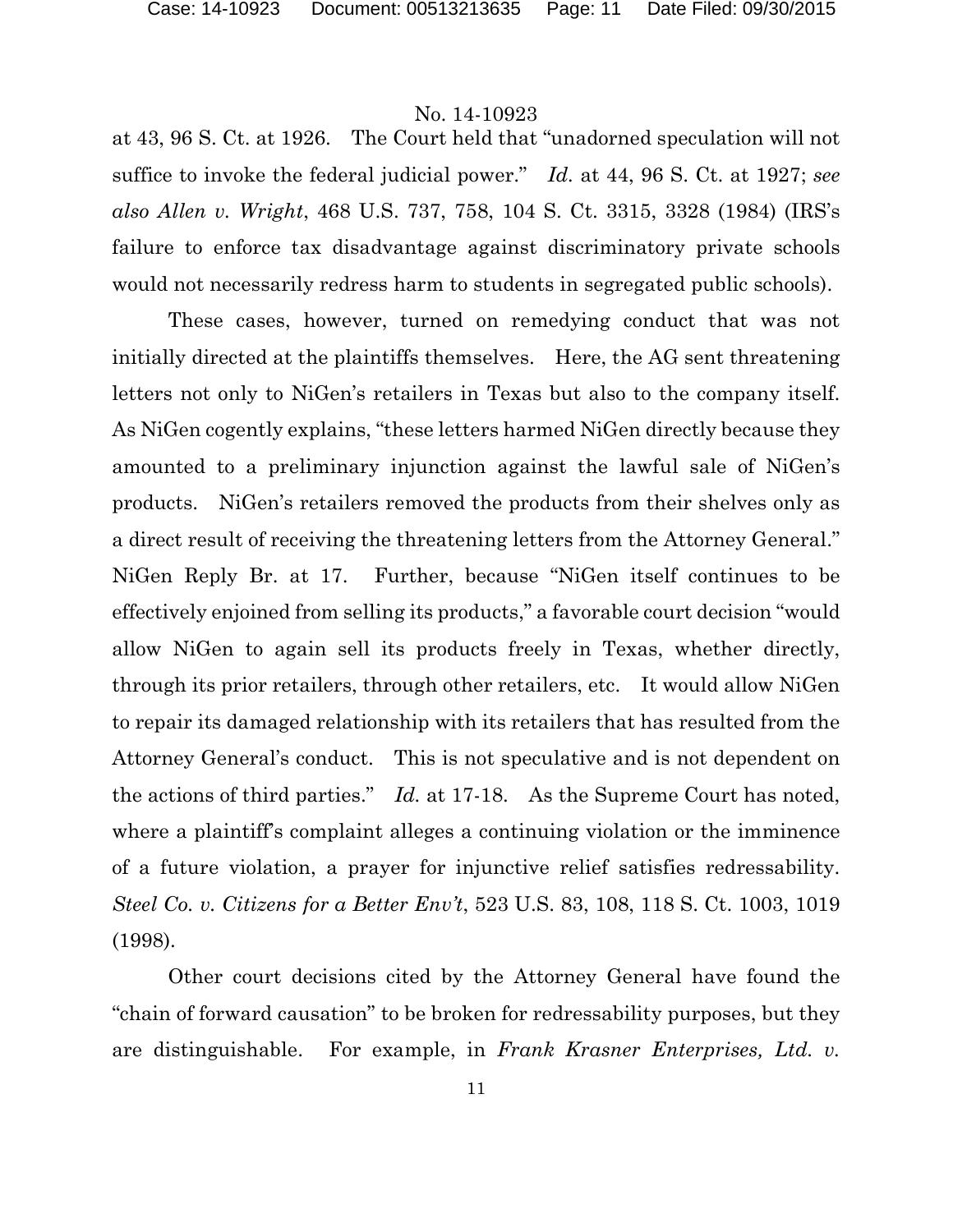*Montgomery County*, the owner of an expo venue refused to grant a lease to a plaintiff gun vendor because of a law withdrawing local subsidies for shows where guns were sold. 401 F.3d 230, 232 (4th Cir. 2005). The Fourth Circuit held that even if the law were enjoined, the non-party owner might still decline to do business with the gun seller. *Id.* at 236. The court emphasized the absence of a case granting standing to a plaintiff that challenged a government's decision not to subsidize a third party. *Id.* at 235-36. Similarly, in *Glanton ex rel. ALCOA Prescription Drug Plan v. AdvancePCS Inc.*, 465 F.3d 1123, 1125 (9th Cir. 2006), the plaintiffs were beneficiaries of a mismanaged ERISA drug plan. But the court held that even if their suit against the manager's misdeeds succeeded, it would not follow that the sponsors of the plan would reduce the price of the plaintiff's benefits; consequently, the court could not redress their alleged injury. *Id.* at 1127. Of a similar nature is *Pritikin v. Department of Energy*, 254 F.3d 791, 799-801 (9th Cir. 2001), in which the plaintiffs sued one federal agency on their claim that it had to fund another, with no guarantee that a favorable judgment would in fact cause the funding to occur.

None of these cases sought, like NiGen's, to lift a yoke of alleged unconstitutional conduct from the plaintiff's own shoulders. None of them involved government enforcement threats against third parties. Were NiGen to succeed here and nullify the threats, the likelihood of NiGen's success in returning its products to store shelves in Texas, given the normal marketplace incentives, is much greater than in these other cases. We make no predictions about the outcome of this case except to acknowledge that if NiGen succeeds in enjoining the AG's conduct, which would require a retraction of the offending